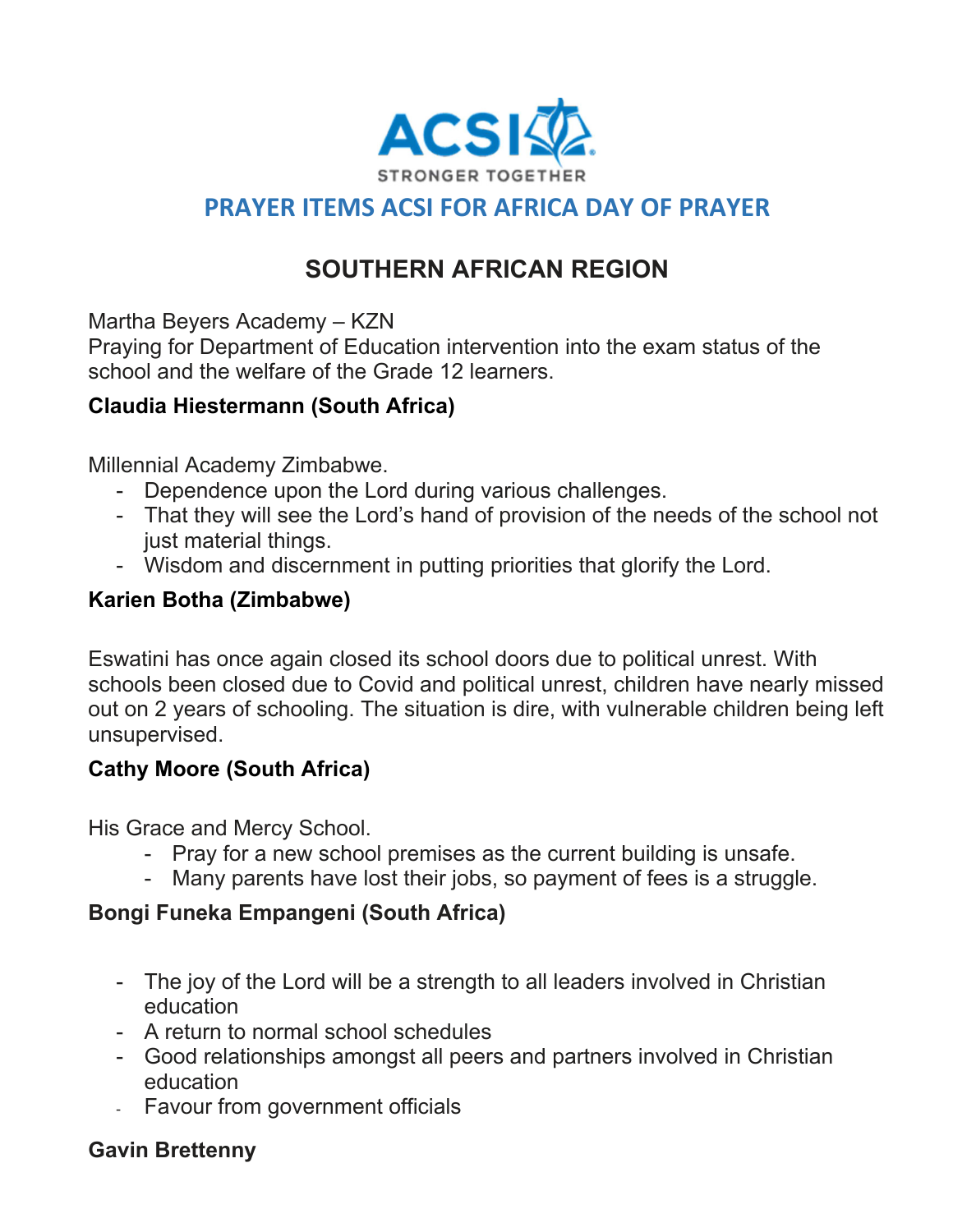# **EASTERN AFRICAN REGION**

- A divine encounter in our leaders resulting to a spiritual change of leadership including our school leaders.
- Edify Uganda and Africa to find special favor and influence in our governments' education system.

#### **Bernard (Uganda)**

- That God enables us to open and establish an ACSI-Kenya Country office at Nairobi this year. Link us to a suitable location, help us find partners to support the office operations and functions.
- That God gives us abundant favour and success as we reach out to Schools, Churches, and Christian Educators etc to join ACSI and Embrace Authentic Christian Schooling/Education.

#### **Herbert Sambu (Kenya)**

- Let's pray for Kenya that Christian Education may take root in our Schools and be a strong culture that will overflow into the community.
- God may make Schools offering Christian Education improve and be the head and not the tail Deuteronomy 28:13

#### **Florence Mudanya (Kenya)**

Stewards' Light Schools

- Enable us to impact the community through Christian Education and that they will embrace it too.
- Open doors for us to find a School Principal and teachers who are God fearing and able to render their service with excellence.
- Give us financial breakthrough to improve school infrastructure.
- For numerical growth.

#### **Dorina Sambu (Kenya)**

We shall be having elections next year, pray for peaceful and meaningful campaigns; we have experienced insults from our leaders and there is every reason to feel afraid.

- There have been very drastic changes in our country in regard to the education system that have impacted private schools negatively, please pray for provision, strength, wisdom and clarity for private schools in Kenya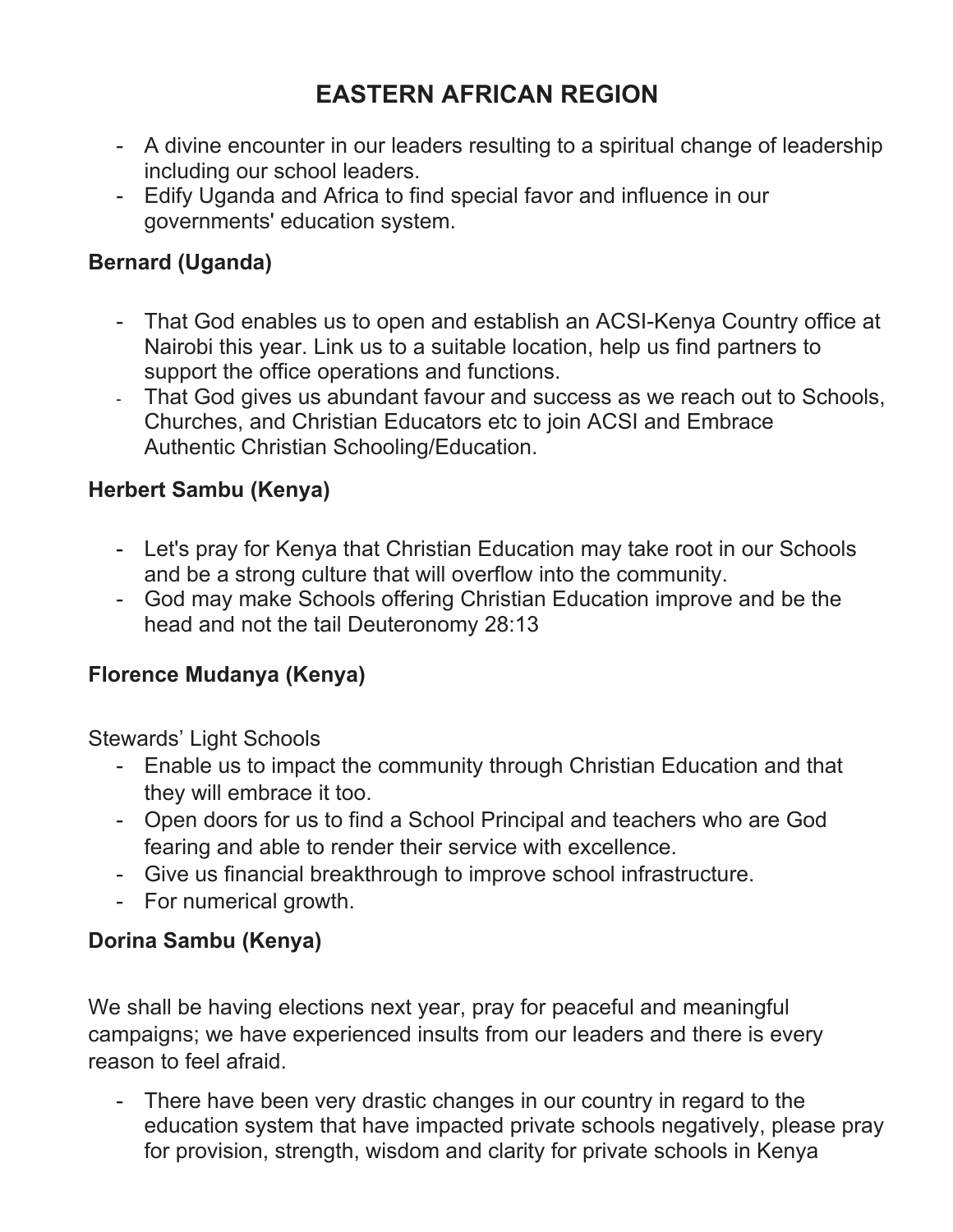- Pray that the ACSI in Kenya will grow and impact many schools
- Pray for our school-*Living streams Nursery and Primary school*...that the staff will embrace the school's vision and mission and become a school of choice in our region.

#### **Emmy Awino (ACSI-Kenya)**

- We need money for loan repayment which was occasioned by Covid effects and withdrawal of pupils by their parents to government-sponsored schools.
- We need 27 million to buy 8 acres of land which is on offer.
- We need 8.5M to put up a one storey administration & 3 classrooms blocks
- We need a solution of peace with regards to a long outstanding boundary dispute with our neighbors.
- Pray for the salvation of our kids and their parents.

#### **Owade Philip (Kenya)**

God has given me assignments to do, I need his guidance and leading that I may not do what I think is right but I may accomplish His will and purposes over every assignment He has for me.

- Trusting God for His guidance and leadership as I embark on a building project before me.
- Praying that God will grant us favour for the plans to be approved by the approval body without any problem.
- That He will send the right workers who are responsible, committed and disciplined to do the work assigned to Him.
- That he will provide all the finances and resources required at a good price.

# **Flora Irangi (Tanzania)**

- The joy of the Lord will be a strength to all leaders involved in Christian education
- A return to normal school schedules
- Good relationships amongst all peers and partners involved in Christian education
- Favour from government officials

#### **Gavin Brettenny**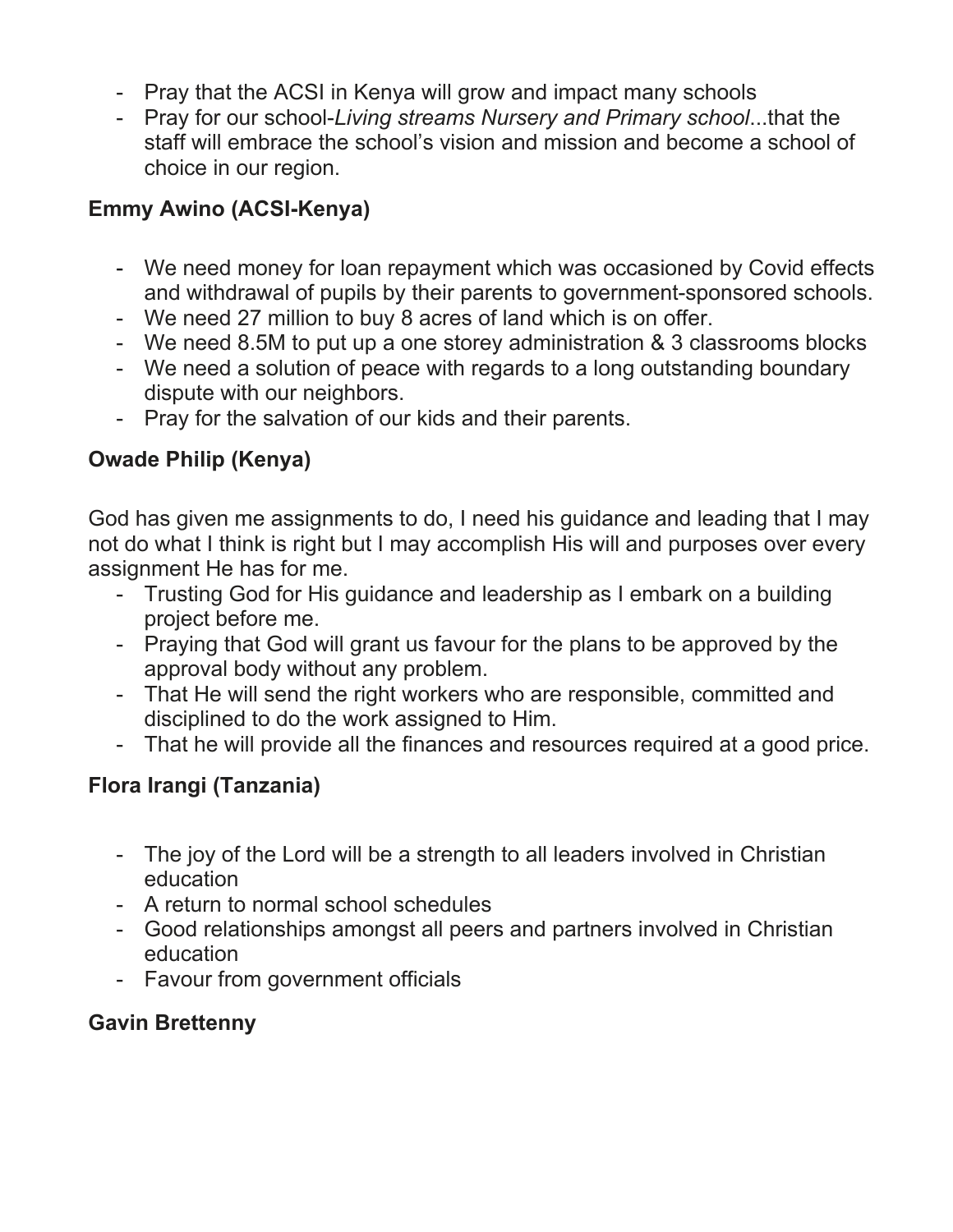# **WESTERN AFRICAN REGION**

- I request that we pray for Christian schools (all Schools) in Ghana that both students and teachers will be safe from the COVID-19.
- I also want us to pray for all staff of International Needs Ghana that the Lord will keep us safe as we travel to schools and communities

#### **Isaac Quarcoo (Ghana)**

I am sending you the prayer topics of ACEPEM (the Evangelical Christian Association for the Promotion of Education in Mali). The whole team is doing well, and the number of Christian schools is increasing.

- Please pray for security in Mali. **1100** schools have been closed, the majority in the central region of Mopti, and over **350,000** children have been affected.
- Pray for the resumption of classes, scheduled for November 1, 2021, threatened by a strike notice from public school teachers.
- As Christian schools multiply in Mali, please pray for a good coordination of the activities of the Association and for an effective action of ACEPEM with them.
- Pray for God's guidance in the General Assembly of ACEPEM to be held on November 13 in Bamako, and for the election of women and men according to God's heart in the new board that will be put in place.

# **Bambah COULIBALY (Mali)**

We are delighted with this prayer program initiated by ACSI Africa, which answers a deep need for Africa in particular and the whole world in general. Here are some topics for Guinea Conakry:

- A peaceful transition in Guinea.
- A quiet school and university year. Without any strike.
- God grant all the wisdom to the leaders of the AEEG zone offices to work in the authentic vision of the CE.
- May the action plan of the AEEG for this new school year be realized in the time planned according to His will.

#### **Madeleine Kotembedouno (Guinea)**

ACSI-Francophonie Publications (France)

- Students in Christian schools learn to read in order to be able to read **God's Word**. Everything else is secondary!